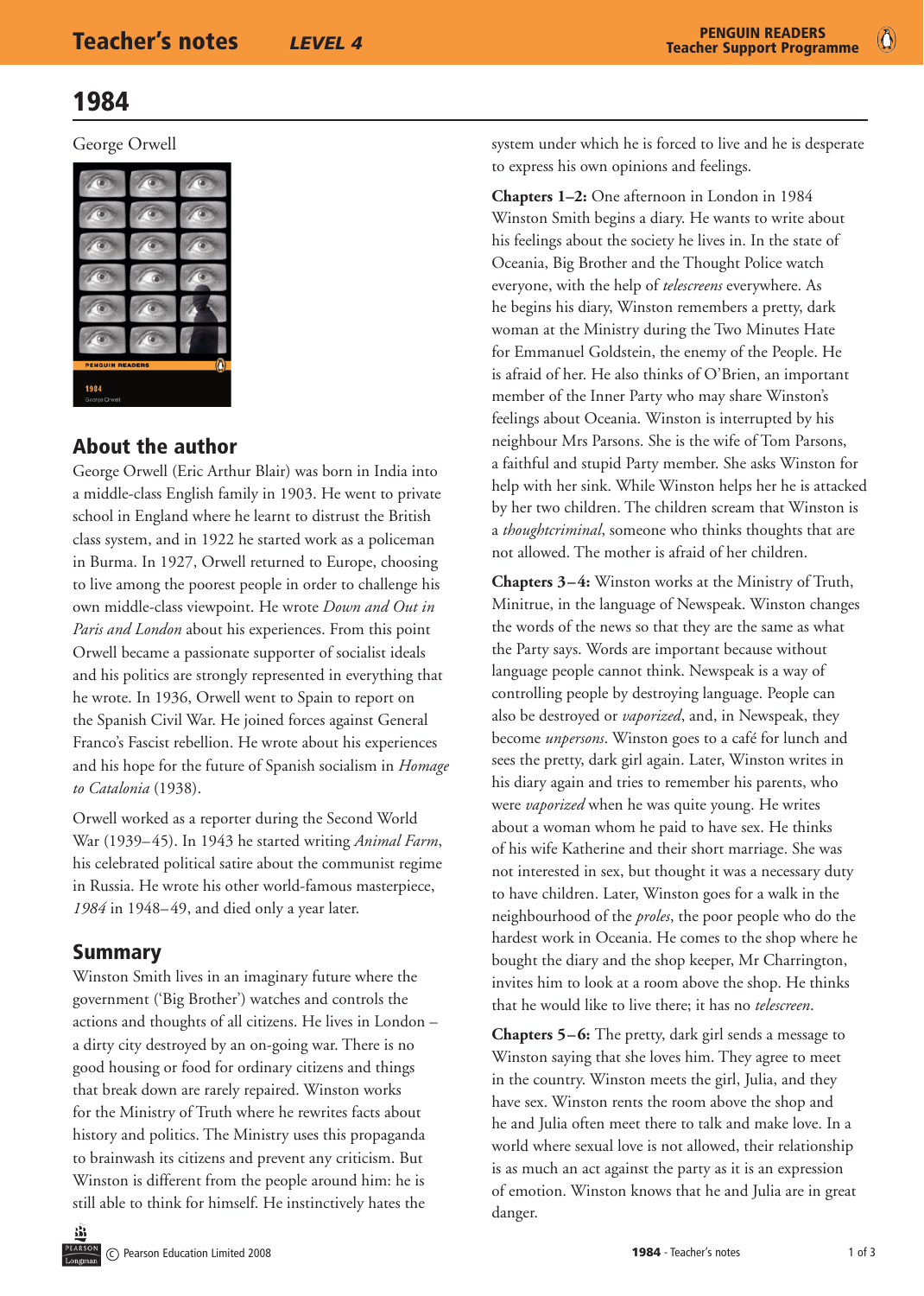Ő

# 1984

**Chapters 7–8:** Winston and Julia visit O'Brien at his home. They tell him they are against the Party and want to join the Brotherhood, an anti-government organisation led by Emmanuel Goldstein, which is fighting against Big Brother. O'Brien tells them that he is part of the Brotherhood and later he gives them a book by Goldstein. Winston and Julia return to their secret room and Winston reads Goldstein's book. Winston and Julia are arrested in the room by the Thought Police.

**Chapters 9–10:** Winston is in a prison cell in the Ministry of Love, Miniluv. O'Brien has tricked him. He tells Winston that Julia has betrayed him. O'Brien tortures Winston systematically. He wants Winston to *doublethink* – to believe something that he knows is untrue – in order to prove his loyalty to the Party. Tom Parsons appears in the cell. His daughter has told the police that her father is guilty of *thoughtcrime*.

**Chapters 11–12:** O'Brien admits that he wrote a large part of Goldstein's book and that the Party only wants power. O'Brien sends Winston to Room 101 where rats, the thing that Winston most fears, are waiting to eat him. Finally, he begs O'Brien to kill Julia rather than himself and so betrays her. Later, Winston is freed and he meets Julia. They both realise they have been changed and no longer love each other. Winston's ability to think independently or to feel genuine emotion is completely eroded – he loves Big Brother.

## Background and themes

**Socialist ideals:** *1984* was written shortly after the end of the Second World War, when many European countries were establishing new political systems. Orwell was a socialist, believing strongly that individuals should be treated fairly and equally by their governments. However, his in-depth knowledge of European history and contemporary politics meant he was aware that socialist ideals were not easily put into practice.

**Power:** In *1984*, Orwell shows how and why a government can become all-powerful and all individual freedom completely eroded. Goldstein's book explains (Chapter 8) that absolute equality in society is impossible. There will always be different social classes, and it is human nature for humans to exert power over weaker people.

**Manipulating language:** One way in which the government maintains and strengthens their power is

manipulating language. Just as clever advertising slogans and political messages might persuade us today, Big Brother uses language to plant new ideas in peoples' minds and erase old ones. As Syme explains in Chapter 3, if a word like 'freedom' does not exist, then the whole idea of freedom also ceases to exist. Orwell stresses this point by inventing a whole new language, 'Newspeak', for *1984*.

**Re-writing history:** Similarly, Orwell exemplifies the importance of historical documentation. If an event is not documented it ceases to exist in the present. But it is only by understanding the past that we can judge and make informed decisions about our future. At the ironically named Ministry of Truth, Winston and his colleagues work on re-writing and erasing history so that citizens remain ignorant and the Party is always in the right. Winston records history by writing in his diary – itself an act of rebellion.

**Repression:** When all else fails, the Party maintains power by using brute force. Those who do not conform are killed ('vaporized') or tortured until fear prevents them from opposing the government in any way. Orwell's experiences in Spain exposed him to human brutality of the worst kind. *1984* warns us that ignoring the violent side of human nature can cost us our individual freedom. In *1984*, difficult political ideas are expressed in a very simple and elegant style. Almost all the language associated with the Party is extremely ironic (Big Brother is a cruel tyrant, not a loving, protecting friend; the Ministry of Truth manufactures lies; and the Ministry of Love tortures, kills and destroys). Similarly, the contradictory Party slogans (War is Peace; Freedom is Slavery; Ignorance is Strength) reflect the inherent absurdity of the Party policy itself.

**Liberty:** Essentially, *1984* is about the balance between personal liberty and social order. It is a warning of what *could* happen under a government that takes more and more responsibility for social order upon itself.

## Discussion activities

## Introduction After reading

**1 Discuss:** Tell students that George Orwell wrote *1984* in 1948. For a whole generation of readers *1984* was a possible vision of the future. Have students discuss in groups what the historical or political reality behind Orwell's vision was and if today's political reality makes *1984* a possible vision of the future. Afterwards, groups compare answers.